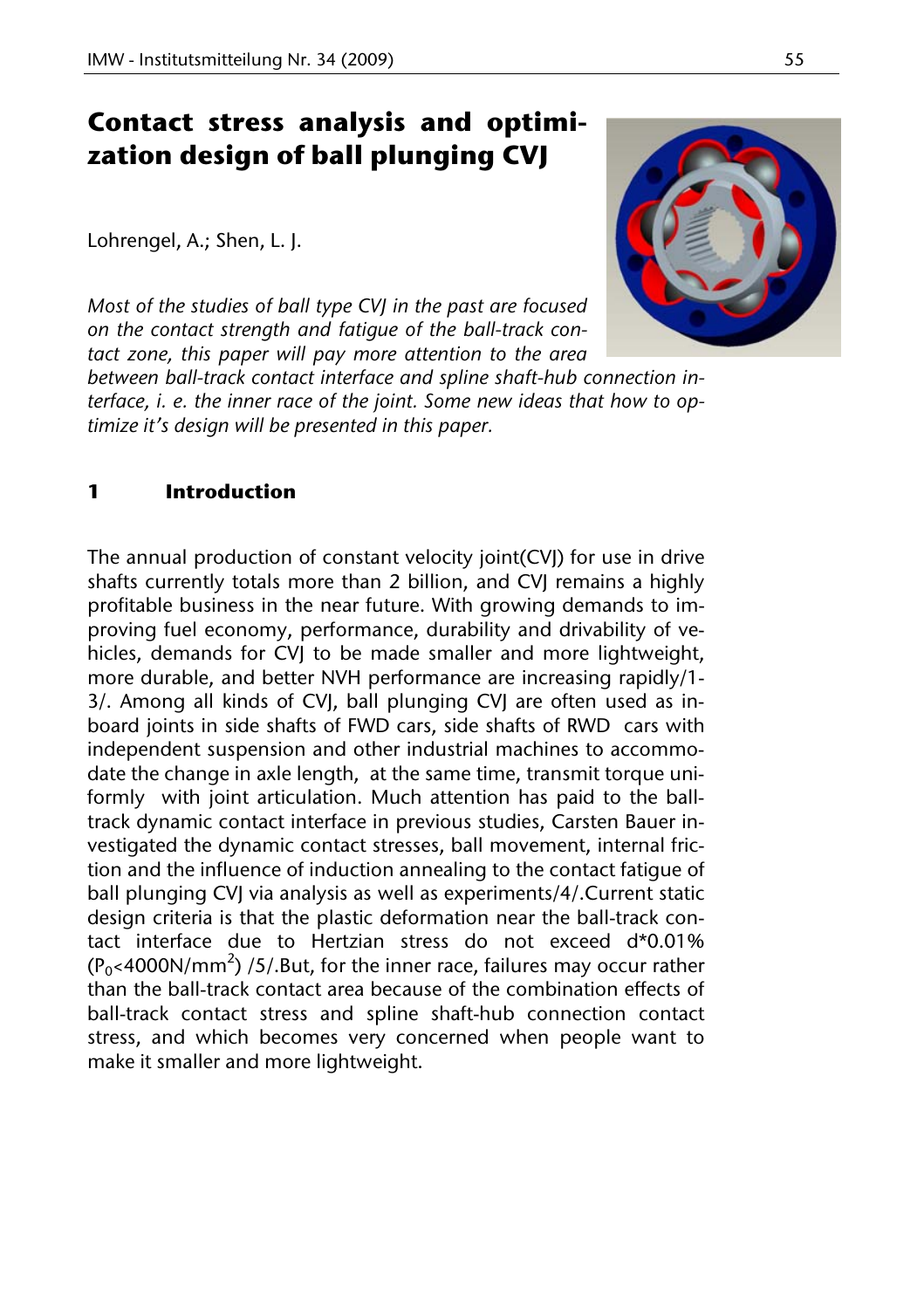#### **2 FEM analysis of inner race**

Tracks of the joints are case hardened or induction hardened, the highest yield strength of the hardened layer can reach 2500N/mm<sup>2</sup>, much higher than the core, which is about 900 N/mm<sup>2</sup>. T.Harris/6/ and Paland E.-G./7/ have drawn guideline that the thickness of hardened layer must enough to avoid plastic deformation. And vice versa determine the static torque capacity of the joint according this guideline. Because the designed rating torque capacity is usually 50% of the static torque capacity of the joint, which make sure the deformation of under the contact interface within the elastic limit. So, the homogeneous assumption of the hardened layer makes no difference even the hardened layer is plastically graded (the yield strength decrease with the distance from the surface). The unarticulated joint is cyclic symmetrical, so only 1/3 of the whole joint FEM model is set up to proceed contact analysis in order to alleviate the difficulty of calculation, the cyclic symmetrical FE model shown in **Fig 1**.



**Fig. 1:** Cyclic symmetry FEM Model **Fig. 2:**Von-missies stress of inner race

The FE analysis results showed that the maximum contact pressure in ball-track contact zone is 2285N/mm<sup>2</sup>, which is proved by the Hertzian analysis results. Though the maximum stress always occurred in the contact zone, but it remains within the strength limit because of case hardening or induction hardening. As showed in **Fig. 2**, failure may occur in the weakest area between spline and tracks (concerned area), but it greatly depends on the geometry parameters of the joint.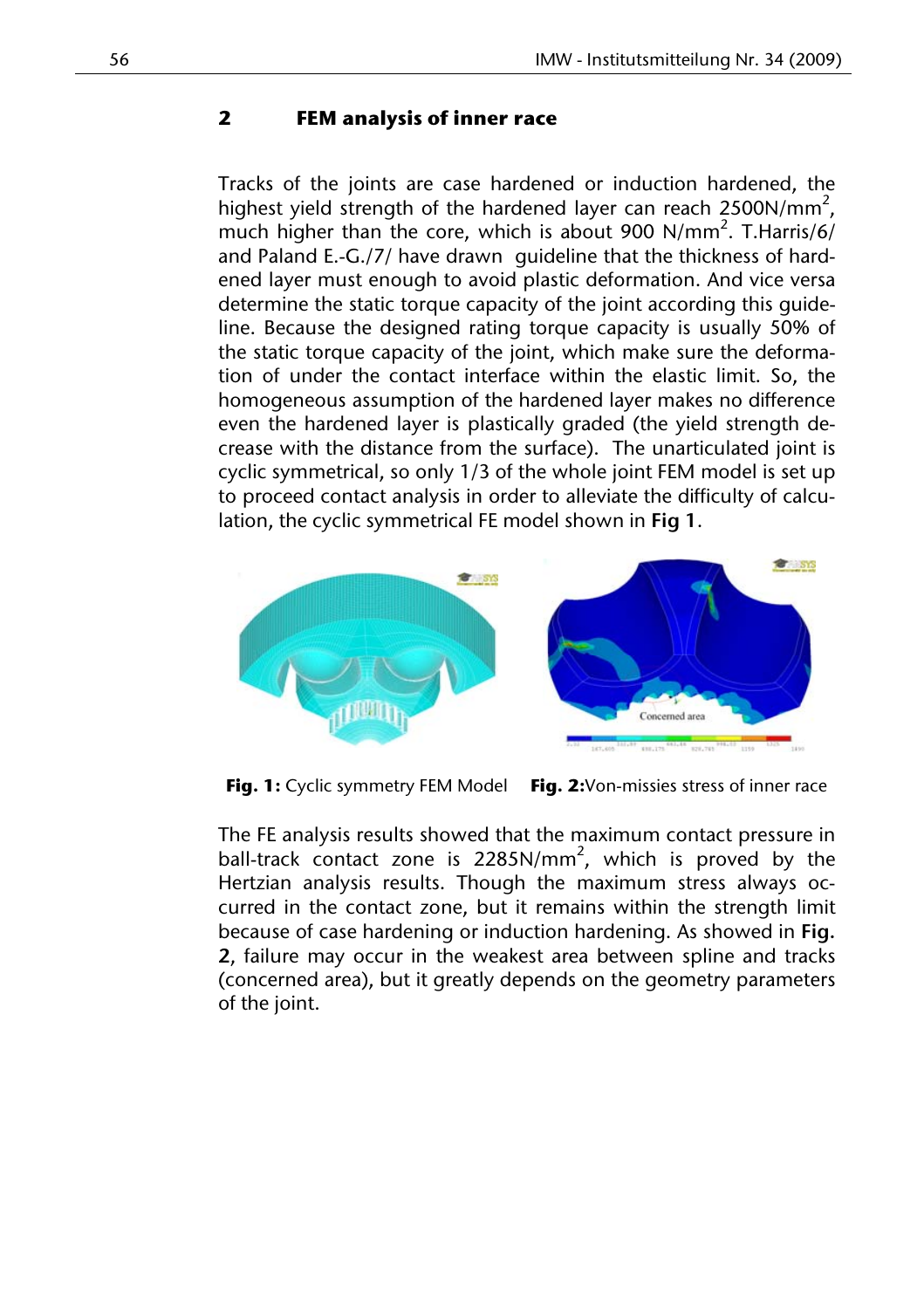# **3 Optimization design of inner race**

# **3.1 Ratio of out/inner effective radius**

Main geometry parameters of ball plunging CVJ include: ball diameter **d**, effective radius **R**, track radius **, pressure angle**  $α$ **, skew angle**  $γ$ **,** 

reciprocal conformity value  $\psi$ , number of balls **z** and pitch circle diameter of spline **DP**. In most often used design:  $\alpha = 40^\circ$ ,  $\psi = 16^\circ$ ,  $z = 6$ . Among remaining parameters,  $r_L$ , R and DP will affect the stress of the concerned area, but  $r_1$ is closely related to **d**. Here, we define a non-dimensionalised parameter **f**:





**Fig3.** Parameters to be optimized

Then, a threshold of **f** will be determined via FEM analysis aimed to fully use the load capacity of concerned area. Because the pitch circle diameters of spline are discrete according to DIN5480, **f** is also discrete.

## **3.2 Profiles other than spline connection**

Polygon profiles are a complete replacement for other profiles, splined, keyed etc. Compared with most traditional forms there is no notching effect and hence no influence on inertia. And it is believed that the polygon profile has more than 30% greater fatigue resistance than similarly sized alternative profiles. Along with the achievement of





**Fig. 4:** Polygon profile (n=6, e=0.3) **Fig. 5:** Complex cycloid TO2 profile  $(n=6, e=0.15)$